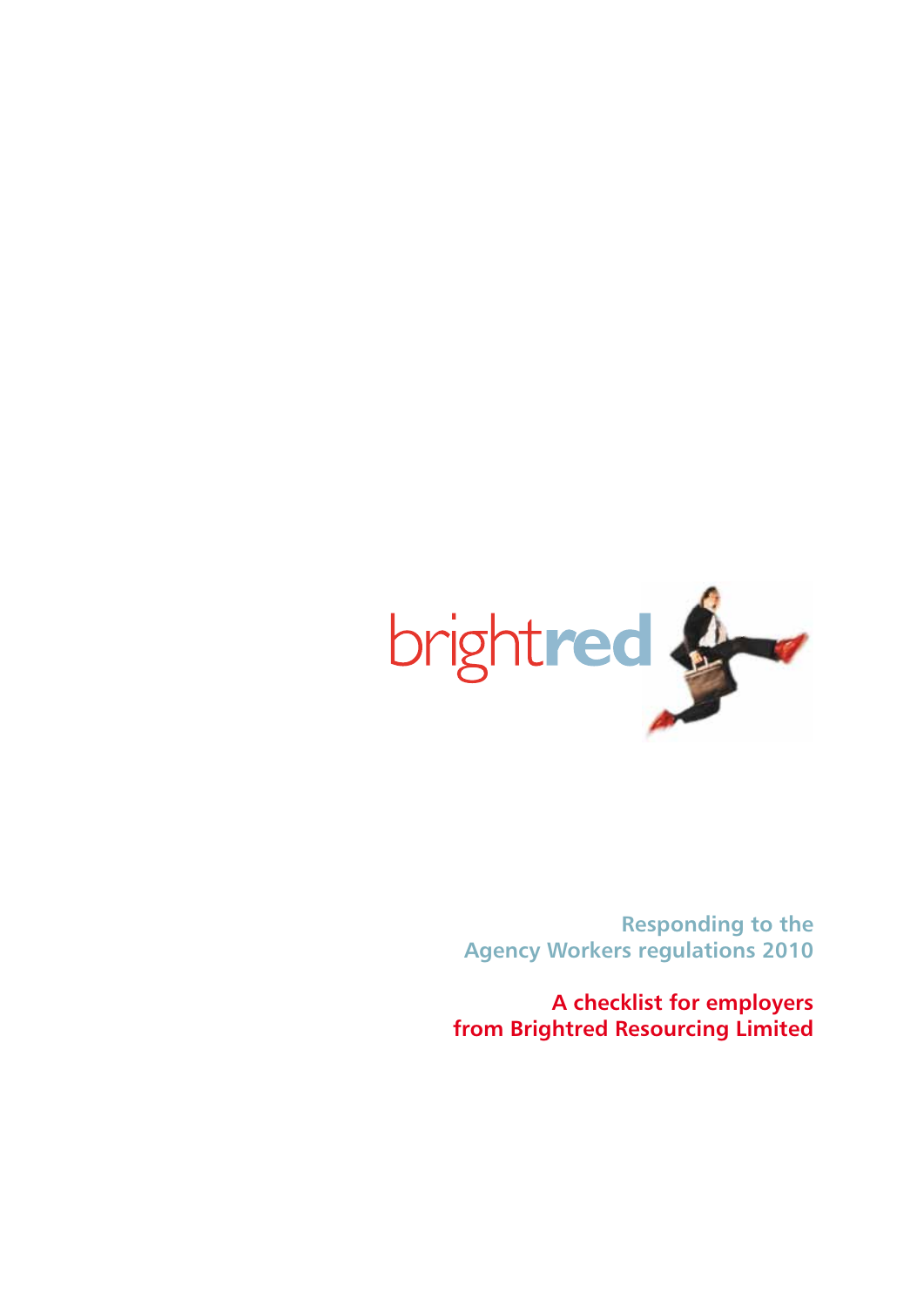# **Effective as of 1st October 2011, and not retrospective**

# **As applies to Agency Workers**

An agency worker is an individual who is supplied by a temporary work agency to work temporarily for and under the supervision and direction of the hiring client; and has a contract of employment with the temporary work agency or any other contract to perform work and services personally for the temporary work agency.

An individual can be an agency worker even if he or she works though an intermediary, e.g. an umbrella company.

Agency workers cannot contract out or 'opt-out' of the Regulations.

### **In summary, within the scope are:**

- All PAYE workers
- All umbrella provided workers
- ome limited company workers

#### **Out of scope are:**

• The Government's stated intention is that workers who are genuinely in business on their own account will not be within scope of the Regulations. Unfortunately Regulation 3 which defines who is an agency worker provides no specific exclusion for limited company contractors

• The question of whether a limited company contractor is or is not covered by the Regulations will depend on whether or not the individual meets the definition of an agency worker. Any person who carries on business of their own account, through a limited company or otherwise and who does not work under the hirer's supervision and direction is not covered by the Regulations

• Self-employed workers

## **The 12 week qualifying period:**

• An agency worker is not entitled to equal treatment until he or she has completed the 12 week qualifying period

• An agency worker must work in the same role with the same hirer for 12 calendar weeks (any week during which the agency worker works is counted)

• If there is a break of 6 weeks or more, the clock starts again (except in certain circumstances where a break of more than 6 weeks will only suspend the clock)

- Sick leave does not 'break' the clock unless it is for 28 weeks or more
- Jury service and temporary shut downs (Christmas break) do not 'break' the clock
- Pregnancy and maternity do not break the clock for the protected period from the start of the pregnancy to the end of the 26 weeks following childbirth (Regulation 7)

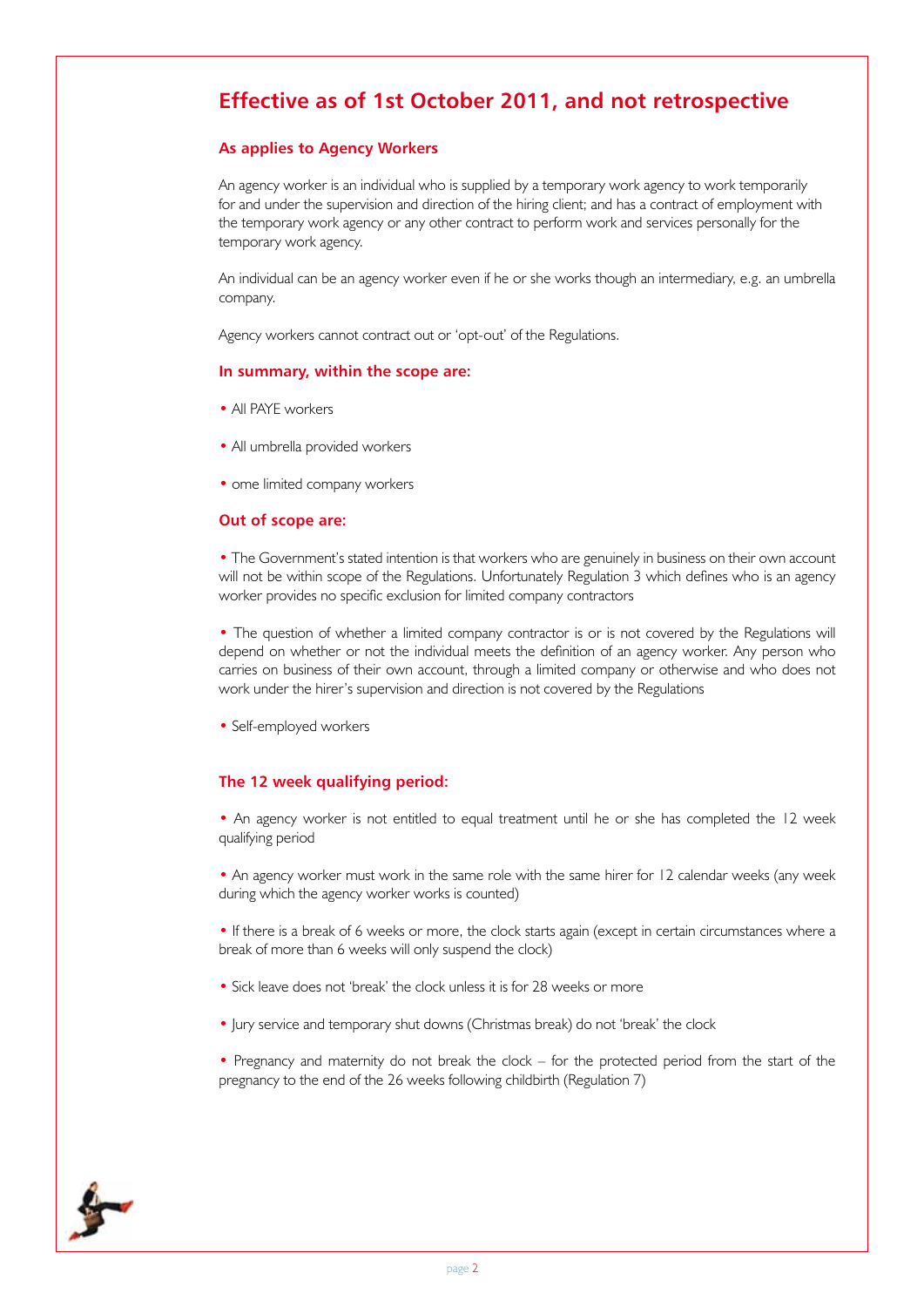# **Establishing 'Equal Treatment':**

• An agency worker is entitled to the same 'relevant terms and conditions' as a comparable employee of the client

• An employee is a comparable employee in relation to the agency worker if both are:

- working for and under the supervision anddirection of the client and engaged in the same or broadly similar work having regard, where relevant, to whether they have a similar level of qualification and skills and

- The comparable employee works or is based at the same establishment as the agency worker, or works or is based at another establishment, if there is no comparable employee at the site the agency worker works at. (Regulations 5 and 6)

## **What does 'Equal Treatment' cover?**

'Relevant terms and conditions' are:

• Pay (includes overtime, shift premiums, bonuses attributable to amount or quality of work performed, commission and holiday pay)

- Night work
- Rest periods
- Rest breaks
- Annual leave (the same paid holiday as if they had been directly recruited)
- Collective facilities (canteen and transport services from day one)
- The right to be informed of relevant vacant permanent posts
- The right for pregnant workers to be paid when attending ante-natal appointments
- Pregnant workers must be offered suitable alternative work, if the current role can no longer be fulfilled

# **The following are excluded from the definition of pay:**

- Pension
- Occupational sick pay
- Maternity, paternity and adoption pay
- Redundancy payment
- Financial participation schemes
- Bonuses based on organisational performance and those designed for long-term motivation and retention of staff
- Expenses, advances and loans, health and life assurance
- TUPE rights of permanent staff

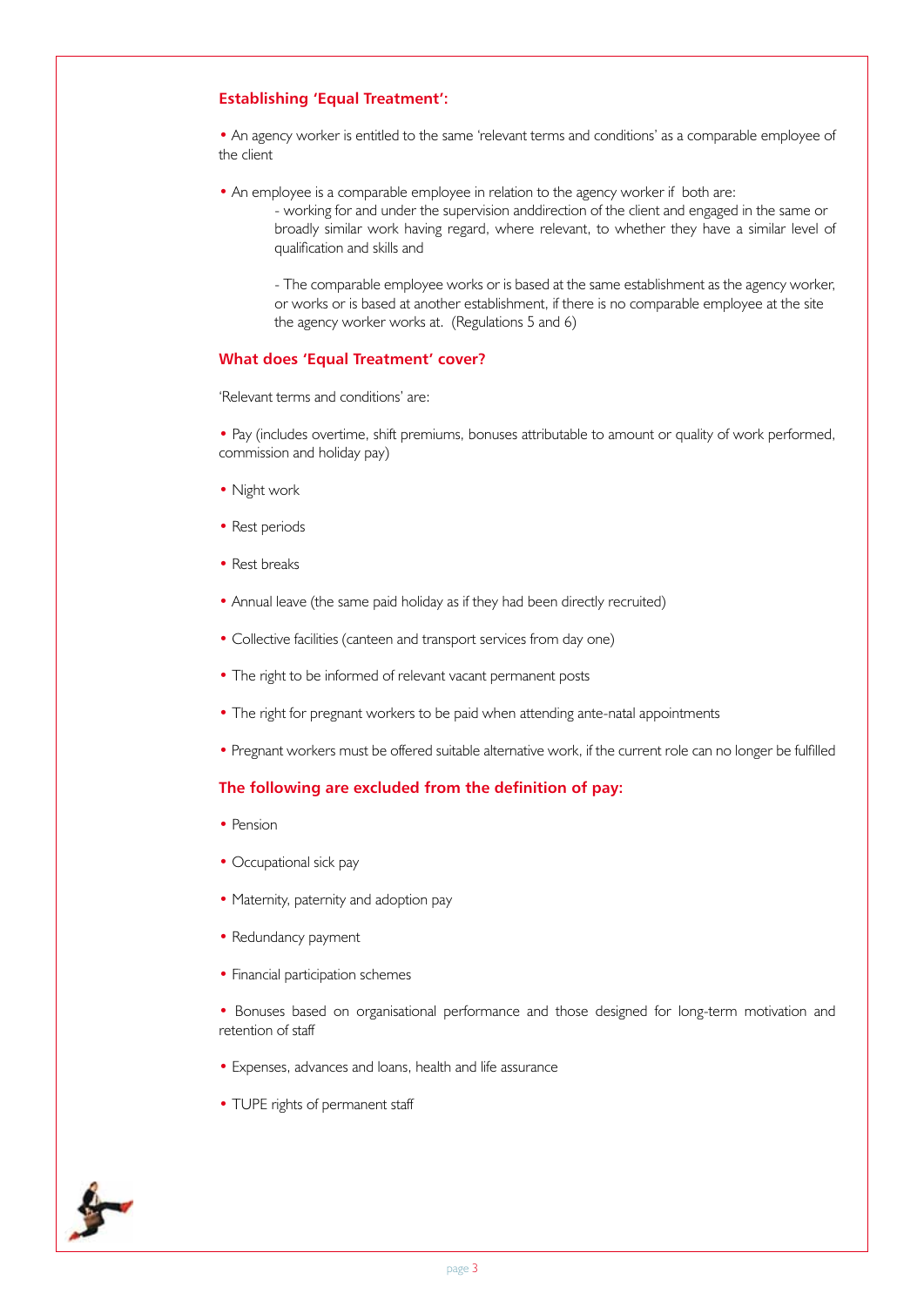# **Enforcing the regulations:**

• The Regulations state that if a qualifying agency worker does not receive equal treatment (basic working and employment conditions), then the agency worker can pursue a claim in an Employment Tribunal against either the agency or the client (or both). An Employment Tribunal will analyse the facts to determine to what extent each party is responsible for the breach of the Regulations

• This means that when determining what compensation will be awarded to an agency worker who is successful in bringing a claim, the Employment Tribunal can apportion the award against the party or parties which it concludes is responsible for the failure to provide equal treatment

• In practice this is likely to result in the agency that has the direct contractual relationship with the agency worker bearing primary liability for the breach since it will be responsible for paying the agency worker and agreeing the terms and conditions that apply to the agency worker

• However, in practice, the only way that the agency will be able to ensure that the agency worker works under the same terms and conditions (pay and working conditions) as would have applied if the agency worker had been engaged directly by the client, is to rely on information that it receives from the client as to what those terms would be

# **Enforcing the regulations - Agency defence:**

To this end, the Regulations provide a specific defence for agencies if:

• The agency either obtains information from the end user client about the basic working terms and employment conditions in the client's business or takes reasonable steps to obtain this information; and

• Acts reasonably in determining what working terms and employment conditions the agency worker should be engaged under once the 12 week qualifying period has been reached; and

• Ensures that it provides the agency worker with those working and employment conditions

• If the agency complies with the above it will not be liable if the agency worker does not receive equal treatment. If the client is at fault because, for example, it has provided incorrect information to the agency, then the client rather will be liable

# **What is a Contractor /Temporary worker?**

• A Temporary/Contract worker is hired to substitute for an employee who is on leave or holiday or to staff a project for which there are insufficient permanent employees to carry out the task

- They are usually hired for a limited time because the work load exists for a specific period
- Temporary/Contract work ranges from administrative hourly paid to niche professional daily paid work

• They may work for one or several companies, and the working periods may be for days or months at a time but can be irregular

# **What is the difference between...**

## **A Limited Company Contractor**

- Is working through a Limited Company (usually their own)
- Has their own Accountant who processes all of their accounts
- Is responsible for the payment of their own Tax and NI contributions
- Can offset certain expenses against their tax allowances

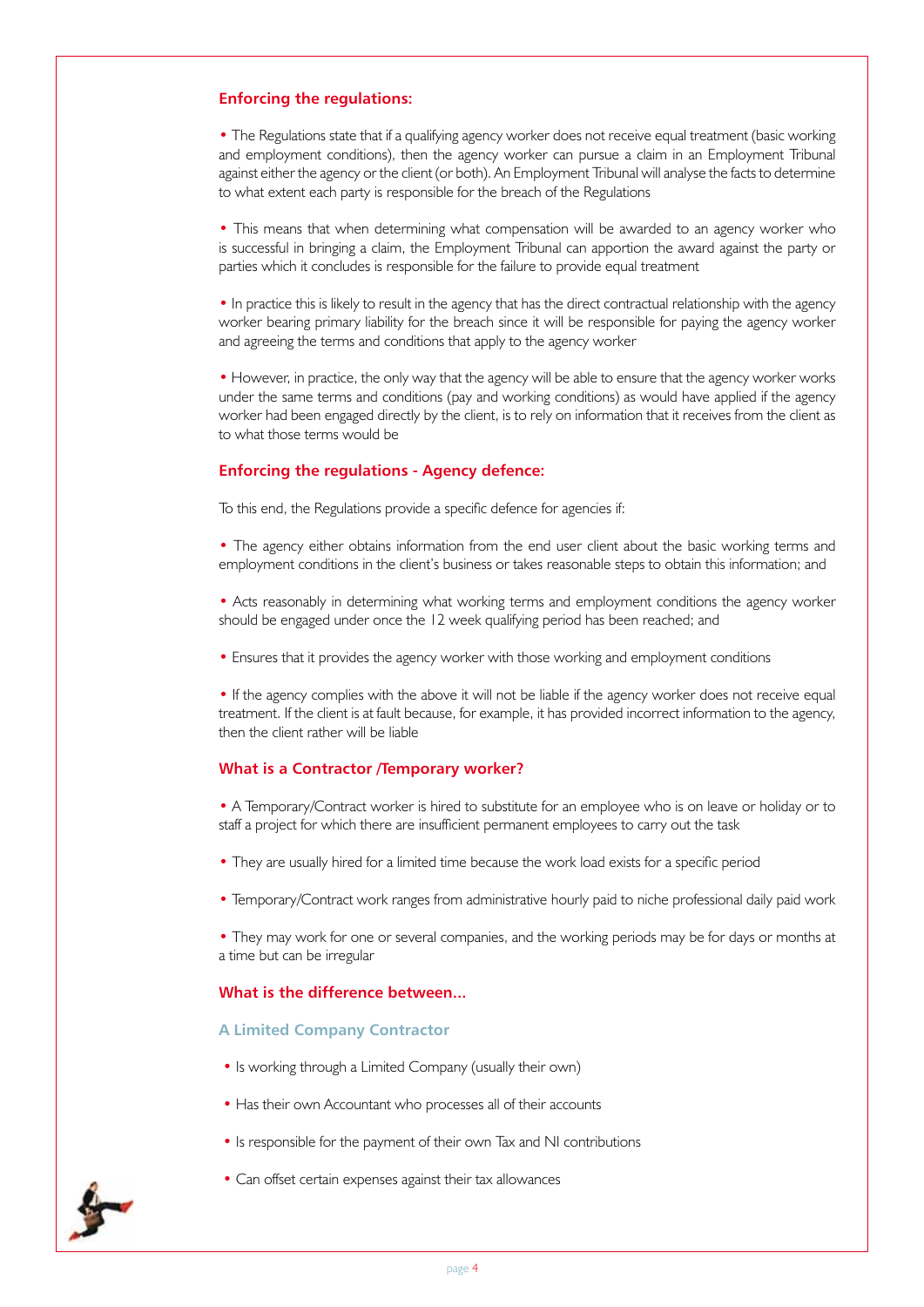## **A PAYE Contractor (also known as a temporary worker)**

- vAccrues paid holiday pay and is entitled to take 28 paid days holiday per year (currently)
- Has a contribution towards NI paid for them
- Is usually on a lower rate (normally hourly paid) than Limited Company contractors
- Can claim statutory entitlements

### **Contractor/Temporary v Permanent Worker…**

### **Contract/Temporary Workers:**

- Operate as either PAYE, Limited Company or via an Umbrella Company
- Must sign and return a contract before commencing work for the client

• Submit timesheets in order to get paid (normally on a weekly or monthly basis) that have to be approved by the client before any payment can be made

• Do not get paid for holidays (unless they are a PAYE temporary worker and in this case need to request their leave)

• Do not get paid sick leave

• As contractors/temporary workers are a flexible workforce, the client is not required to give any notice to the contractor (although normally there is a 2 week notice period offered unless the termination is due to performance)

• PAYE worker's accrue holiday days, if they work an average a 37 hour week, they will accrue holiday at the rate of 0.6 days for each week worked

## **Remember...**

- Contractors are not employees of the client
- They are employed on a Contract for Services
- The client has no contractual relationship with the Contractors
- Site H&S to be conducted by the client
- Any holiday, sickness or termination queries should be directed to the agency

## **Don't…**

- Set Objectives
- Conduct Appraisals
- Devise Development Plans
- Conduct Reviews
- Offer Training, unless it is a requirement of the post they were sourced for
- Include Contractors in Succession Planning or nominations to attend development workshops
- Discuss pay reviews directly with the Contractor